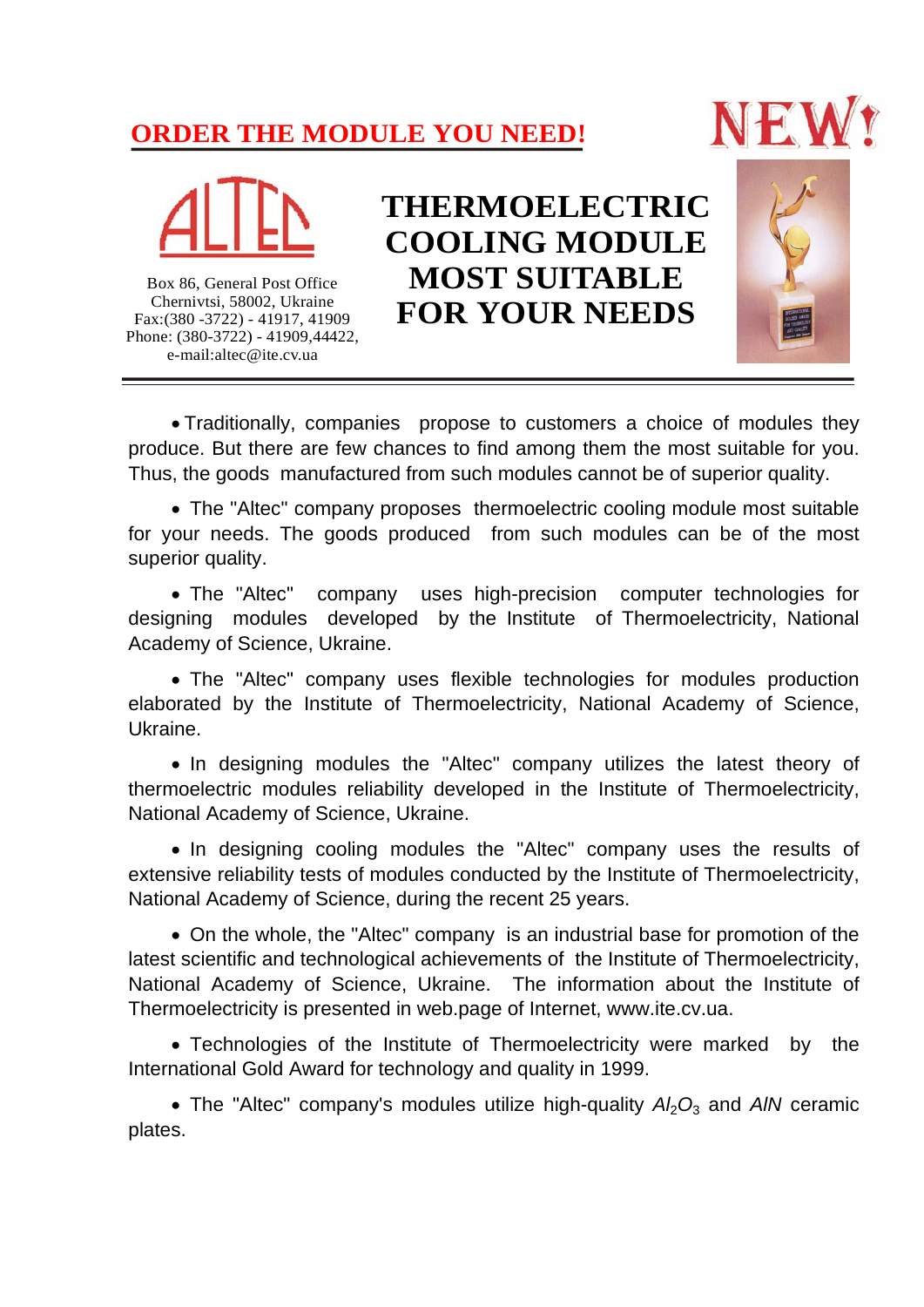The "Altec" company's modules utilize commutating copper plates with antidiffusion coatings.

The "Altec" company's modules use high-quality thermoelectric materials of its own production based on *Bi-Te-Se-Sb* and *Bi-Sb*. The materials have smallangle controlled unit crystal disorientation providing high figure of merit combined with increased mechanical strength.

According to operating temperature range preset by the customer, the "Altec" company produces custom-made thermoelectric material which provides the best characteristics of modules.

The "Altec" company's modules utilize efficient multilayer anti-diffusion barriers 20-50  $\mu$ m thick which provide high reliability and long service life of modules.

The "Altec" company's modules utilize plastic commutating solders of controlled thickness which provide high resistance to cyclic temperature effects.

The "Altec" company's modules utilize special configuration of ceramic plates which provides high module resistance to cyclic temperature effects.

The "Altec" company's modules utilize efficient technologies for leg material joining with anti-diffusion barriers. The engagement strength reaches the leg material strength.

The "Altec" company's modules utilize highly efficient silicone sealants which have passed multi-year tests under conditions of open space, elevated humidity, etc.

The "Altec" company's modules utilize inner module special leg connection schemes which make it possible to increase modules reliability 80 to 2000 times. Such modules are the most efficient in devices with a large number of modules.

To meet customers' needs, the Altec's modules may be protected from corrosive medium and hermetically sealed within capsules made of sheet stainless steel. The capsules are filled with inert gas of low thermal conductivity.

To meet customers' needs, the Altec's modules can be produced in accordance with technology which ensures their work in vacuum in hermetic capsules. The capsules can have vacuum-tight input windows, transparent to the necessary section of radiation spectrum, as well as interferential filters with the required spectral properties. The capsules may be provided with vacuum electric leads for their connection to external circuits including multi-element photodetectors or other detectors.

The "Altec" company designs and produces both single-stage and multistage thermoelectric modules.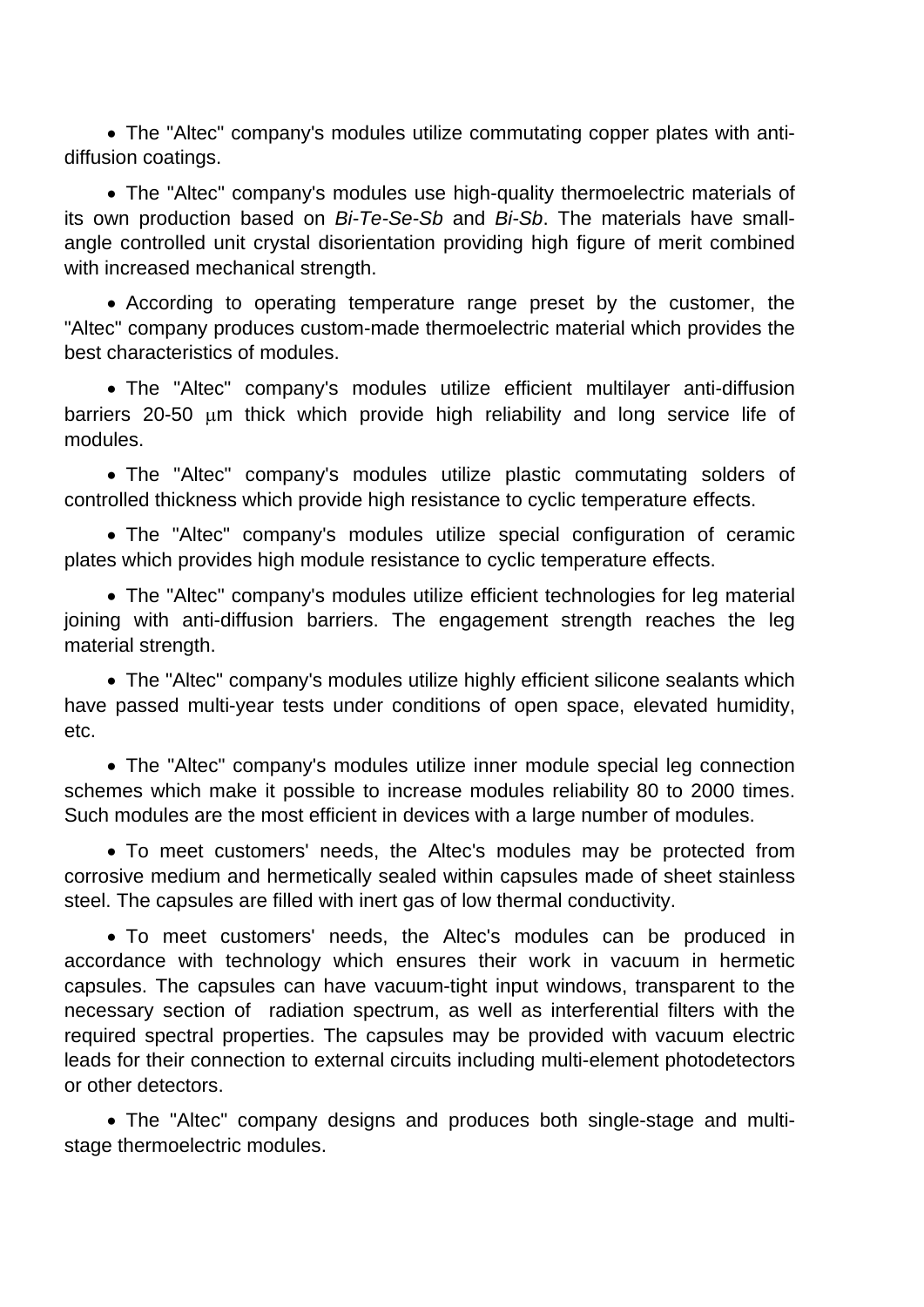To buy modules most suitable for your demands, please inform the "Altec" company about the module parameters you wish to have.

- In the list of parameters, please, indicate:
	- geometric dimensions of modules: a, b, c, mm, (see Fig.1);
	- max. operating voltage  $U_{\text{max}}$ , V;
	- $\bullet$  max. operating current  $I_{\text{max}}$ , A;
	- operating temperature range, K;
	- $\bullet$  max. cooling capacity Q<sub>max</sub>, W at the given equal temperatures  $T = T_C - T_h$ , K at the ceramic plate surfaces (Fig.1);
	- max, temperature difference  $\Delta T_{max}$ , K where  $\Delta T_{max} = T_C T_h$  at given temperature  $T<sub>h</sub>$ , max.operating voltage and current;
	- *l* length of input leads, mm;
	- $l_0$  length of a lead section without insulation, mm.

• In addition to general module parameters, the following parameters and information would be welcome

- admissible deviations from geometric dimensions of a module:  $(a \pm \Delta a)$ ,mm; (b $\pm \Delta b$ ), mm; (c  $\pm \Delta c$ ), mm;
- admissible deviation from leads length  $(l \pm \Delta)$ , mm;
- admissible deviation from max.current  $(I_{max} \pm \Delta I_{max})$ , A;
- admissible deviation from max.voltage  $(U_{\text{max}} \pm \Delta U_{\text{max}})$ , V;
- admissible deviation from the max.cooling capacity value  $(Q_{\text{max}} \pm \Delta Q_{\text{max}}),$ W;
- admissible deviation from maximal temperature difference  $(\Delta T_{max} \pm \Delta_{\Delta T max})$  K;
- state of outer surfaces of ceramic plates:
	- free;
	- metallization of plate surfaces with nickel, gold or other metals;
	- metallization coating with solder alloys, which precisely;
- the necessity of modules sealing:
	- by silicone sealants;
	- by metal thin-walled case;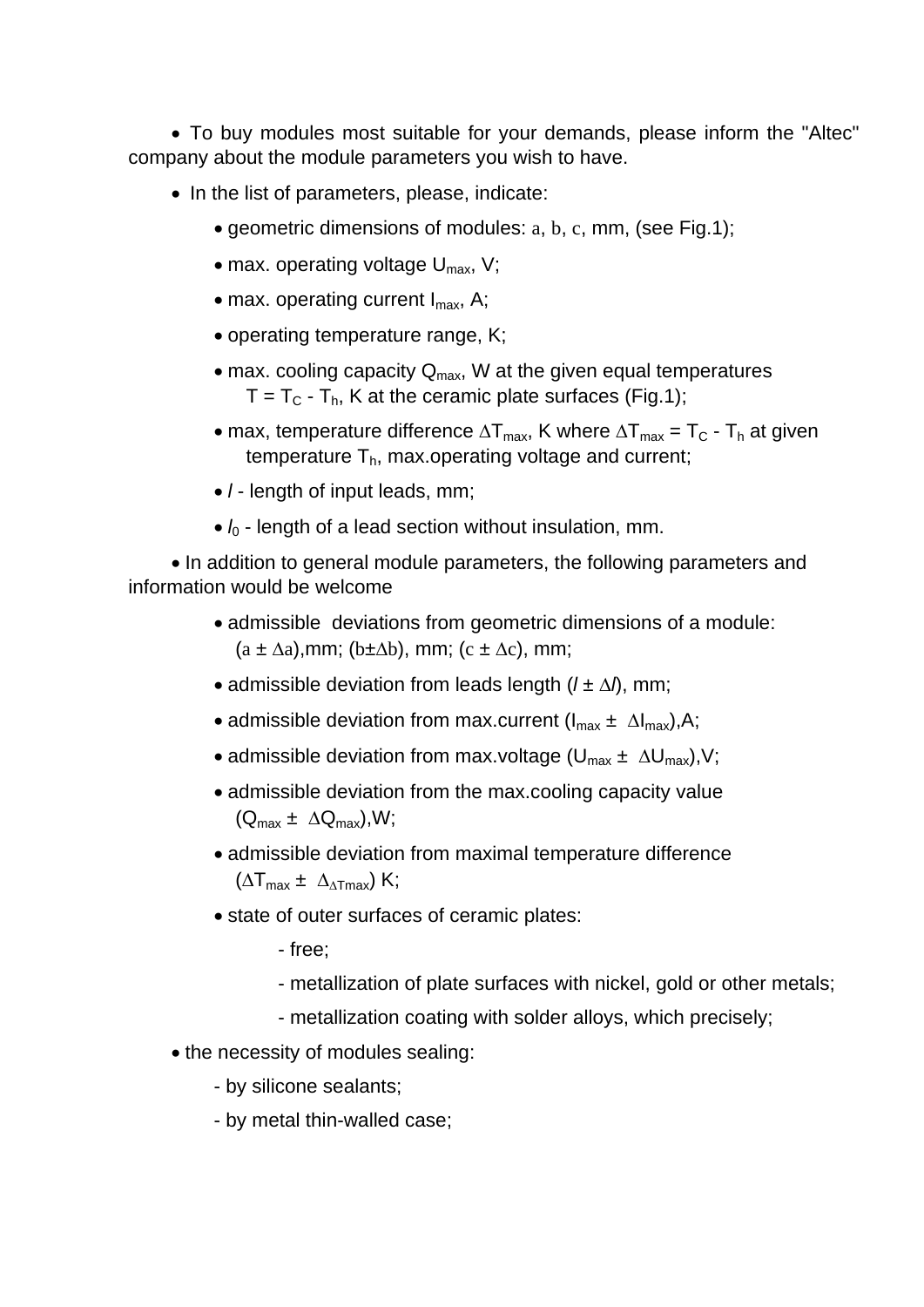

Fig.1. Diagram of a thermoelectric module

- 1 electric leads; 2 cold ceramics; 3 hot ceramics;
- T<sub>C</sub> temperature of ceramic plate outside surface without leads *l*;
- Th temperature of ceramic plate outside surface with leads *l*.
- data on required reliability of modules:
- admissible deviation of basic parameters of modules under:
	- preservation during 10 years (or other period);
	- operating time in hours 100 000 (or other number of hours);
	- On-Off cycles 10 000 (or other) at temperature difference  $\Delta T = 1/2\Delta T_{\text{max}}$ (or other  $\Delta T$ );
	- cycles of 5 000 (or other) formed by the current I direction change at given  $T_h$  and  $T_C$ <sup>(-)</sup> under cooling condition and  $T_C$ <sup>(+)</sup> under heating condition;
- other data on reliability according to customer's wish (effect of impacts, vibration, humidity, etc;